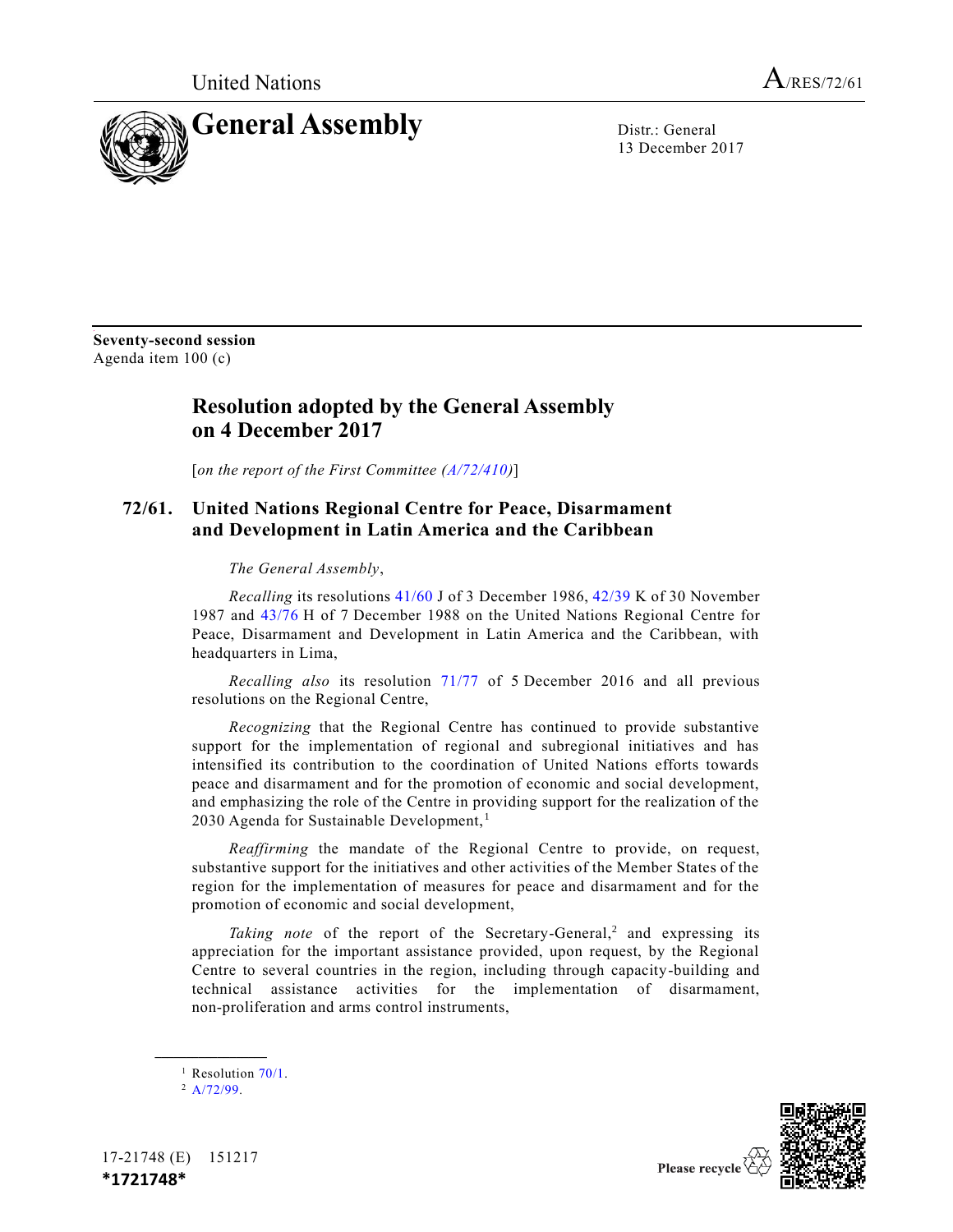*Welcoming* the support provided by the Regional Centre to Member States in the implementation of disarmament and non-proliferation instruments,

*Emphasizing* the need for the Regional Centre to develop and strengthen its activities and programmes in a comprehensive and balanced manner, in accordance with its mandate and in line with the requests for assistance by Member States,

*Welcoming* the ongoing support provided by the Regional Centre to Member States in the implementation of the Programme of Action to Prevent, Combat and Eradicate the Illicit Trade in Small Arms and Light Weapons in All Its Aspects, <sup>3</sup>

<span id="page-1-0"></span>*Welcoming also* the assistance provided by the Regional Centre to some States, upon request, in the management and securing of national weapons stockpiles and in the identification and destruction of surplus, obsolete or seized weapons and ammunition, as declared by competent national authorities, in particular the establishment of a regional training centre in Port of Spain to manage weapons stockpiles,

*Welcoming further* the technical advisory assistance provided by the Regional Centre to the United Nations Mission in Colombia,

*Welcoming* the initiative of the Regional Centre to continue to conduct activities in line with efforts to promote the equitable representation of women in all decisionmaking processes with regard to matters related to disarmament, non-proliferation and arms control, as encouraged in its resolutions [65/69](https://undocs.org/A/RES/65/69) of 8 December 2010 and subsequent resolutions, including resolution [71/56](https://undocs.org/A/RES/71/56) of 5 December 2016,

*Recalling* the report of the Group of Governmental Experts on the relationship between disarmament and development,<sup>4</sup> referred to in General Assembly resolution [59/78](https://undocs.org/A/RES/59/78) of 3 December 2004, which is of utmost interest with regard to the role that the Regional Centre plays in promoting the issue in the region in pursuit of its mandate to promote economic and social development related to peace and disarmament,

*Noting* that security, disarmament and development issues have always been recognized as significant topics in Latin America and the Caribbean, the first inhabited region in the world to be declared a nuclear-weapon-free zone,

*Recognizing* the cooperation between the Regional Centre and the Agency for the Prohibition of Nuclear Weapons in Latin America and the Caribbean on strengthening the nuclear-weapon-free zone established by the Treaty for the Prohibition of Nuclear Weapons in Latin America and the Caribbean (Treaty of Tlatelolco),<sup>5</sup> as well as its efforts in promoting peace and disarmament education,

*Bearing in mind* the important role of the Regional Centre in promoting confidence-building measures, arms control and limitation, disarmament and development at the regional level,

*Recognizing* the importance of information, research, education and training for peace, disarmament and development in order to achieve understanding and cooperation among States,

*Recalling* the thirtieth anniversary, in 2016, of the United Nations regional centres for peace and disarmament,

1. *Reiterates its strong support* for the role of the United Nations Regional Centre for Peace, Disarmament and Development in Latin America and the Caribbean

**\_\_\_\_\_\_\_\_\_\_\_\_\_\_\_\_\_\_**

<sup>3</sup> *Report of the United Nations Conference on the Illicit Trade in Small Arms and Light Weapons in All Its Aspects, New York, 9–20 July 2001* [\(A/CONF.192/15\)](https://undocs.org/A/CONF.192/15), chap. IV, para. 24.

<sup>4</sup> Se[e A/59/119.](https://undocs.org/A/59/119)

<sup>5</sup> United Nations, *Treaty Series*, vol. 634, No. 9068.